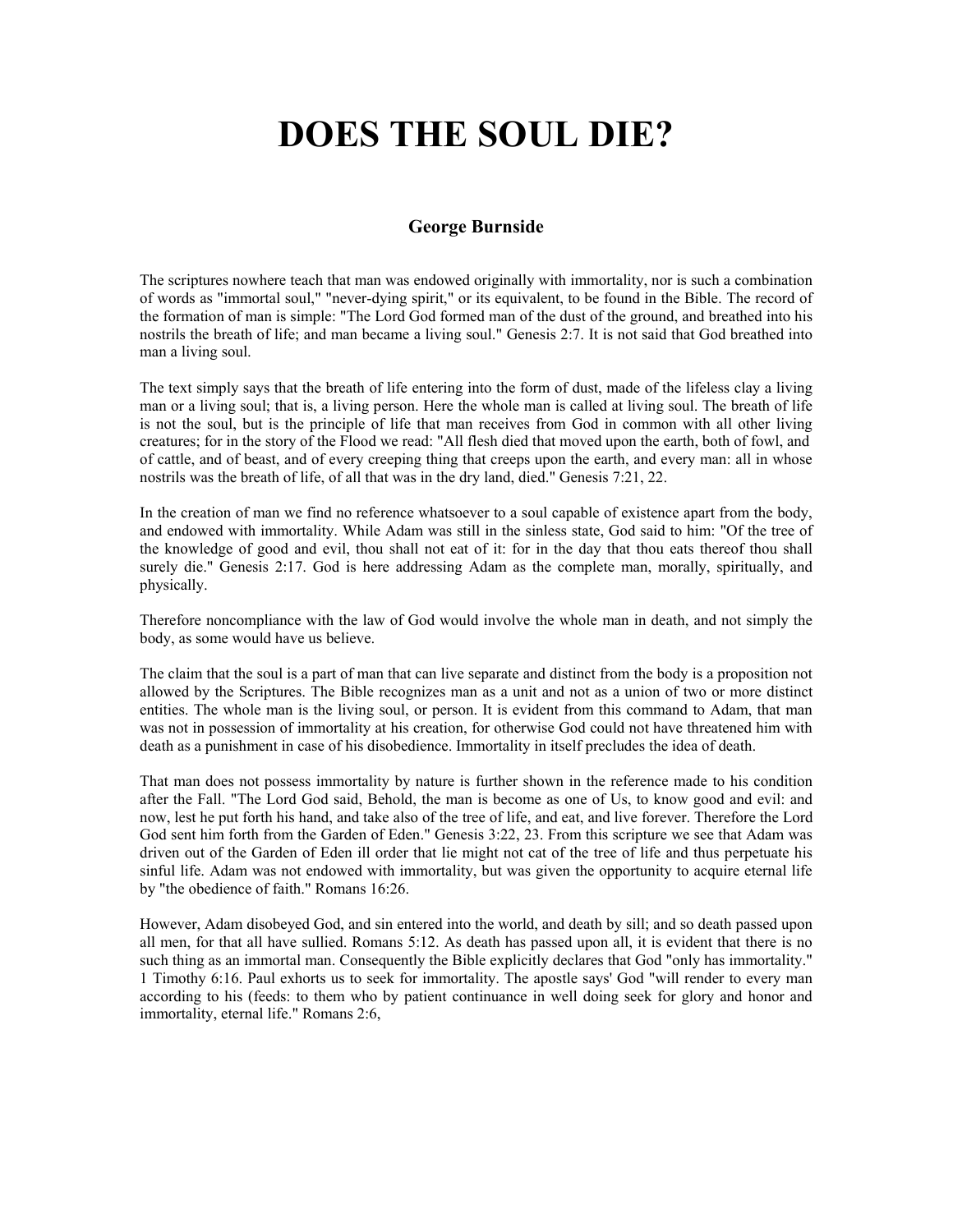## **Blank Document**

We are all, therefore, under the condemnation of death, but Jesus Christ, by the sacrifice of' Himself, has redeemed us from death. Therefore that which was lost in Adam, namely, the possibility of acquiring immortality, is restored in Christ, for which reason the Scripture says our Savior Jesus Christ has "brought life and immortality to light through the gospel." 2 Timothy 1:10.

It is Christ who, in His own person, abolished death. By His decease and resurrection He opened the doors of the tomb for all humanity. Immortality without the mediation of the Son of God is an impossibility. The Scriptures everywhere teach that "whosoever believes in Him [Jesus] should not perish, but have everlasting life," and "he that believes not is condemned already." What is the condemnation? "The wages of sin is death." "All have sinned," and therefore all who do not receive pardon through Christ remain under condemnation.

"The gift of God is eternal life." It follows as a consequence that "he that hath the Son bath life; and he that bath not the Son of God has not life."

Immortality is clearly limited, therefore, to those who are in Christ; and even believers have not yet received the gift of immortality, for it is to he bestowed only at the return of Christ. "We shall not all sleep, but we shall all he changed, in a moment, in the twinkling of an eye, at the last trump: for the trumpet shall sound, avid the dead shall lie raised incorruptible, and we all be changed. For this corruptible must put on incorruption, and this mortal must put on immortality. So when this corruptible shall have put on incorruption, and this mortal shall have put on immortality, then shall be brought to pass the saying that is written, Death is swallowed up in victory." 1 Corinthian, 15:51-54. It is evident, therefore, that immortality is not bestowed until the return of Christ, and then only upon those who "are Christ's at His coming."

What Is The Soul?

| Genesis         | 2:7           | $Soul = Real person$                                  |
|-----------------|---------------|-------------------------------------------------------|
|                 | 3:19          | Go to dust at death                                   |
|                 | 3:22          | Adam not immortal                                     |
| 2 Kings         | 2:11          | Real bodies in heaven                                 |
| Isaiah          | 66:21,22      | Flesh bodies in the New Earth                         |
| Matthew         | $3:10-12$     | Wicked are Burnt up                                   |
|                 | $7:19-27$     | Wicked are Destroyed                                  |
|                 | 13:24-43      | Furnace of annihilation                               |
|                 | 13:48-50      | Destroyed at the end of time                          |
|                 | 16:25,26      | Loose your soul and end all life                      |
|                 | 16:27         | People are rewarded at the Second Coming              |
|                 | 19:16,29      | Only the Righteous rewarded with life                 |
|                 | 25:31-46      | Final separation at the Second Coming                 |
| John            | 3:16          | Life only in Christ                                   |
|                 | 5:28,29       | Dead are in the graves                                |
|                 | 6:39,40,44,54 | Raised from grave at the last day                     |
|                 | $14:1-3,19$   | Life only in Christ                                   |
| Acts            | 17:31         | Judgment yet future                                   |
|                 | 24:25         | Judgment yet future                                   |
| Romans          | $2:6-12$      | Wicked perish                                         |
|                 | 14:10         | All are judged at once (Matthew 13:39)                |
| 1 Corinthians   | 9:25          | We will become immortal                               |
|                 | 15:53-55      | We are not immortal yet                               |
| Philippians     | 3:19          | Whose end is destruction                              |
| 1 Thessalonians | 4:16,18       | Resurrection and translation - The only way to heaven |
| 2 Thessalonians | $1:7-9$       | Wicked are destroyed                                  |
| 1 Timothy       | 6:16          | God only is immortal                                  |
| 2 Timothy       | 1:10          | Rewarded on the last day - not before                 |
| 1 Peter         | 1:4,21,23     | Life only in Christ                                   |
| 1 Peter         | 5:4           | Eternal life received at the second coming            |